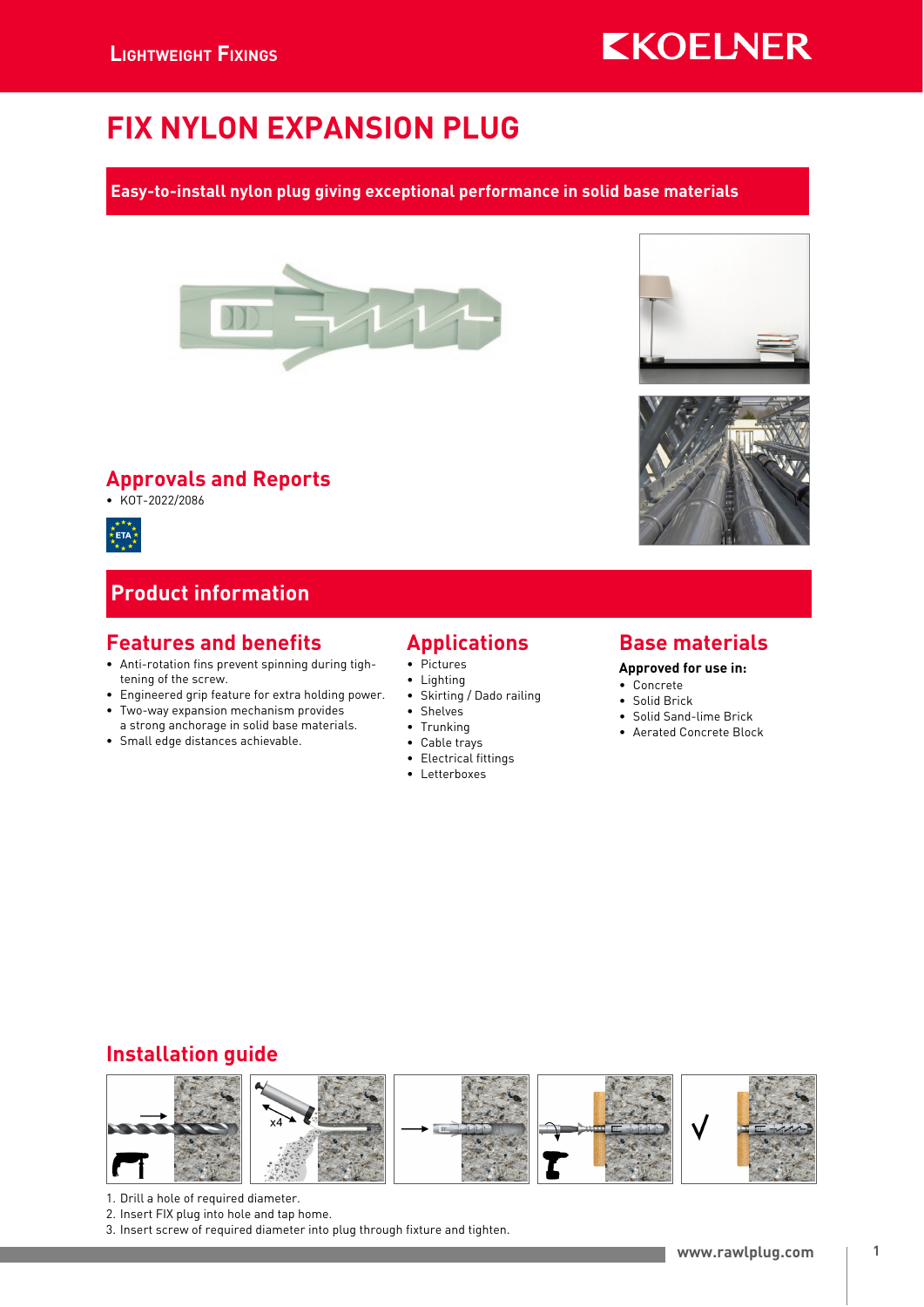### Product information



#### Product dimensions

| <b>Size</b> | <b>Product Code</b> |                 | Plug   | <b>Screw</b>    | <b>Fixture</b>                           |  |
|-------------|---------------------|-----------------|--------|-----------------|------------------------------------------|--|
|             |                     | <b>Diameter</b> | Length | <b>Diameter</b> | <b>Hole diameter</b><br>$\mathbf{d}_{i}$ |  |
|             |                     | $\mathbf d$     |        | D               |                                          |  |
|             |                     | [mm]            |        |                 |                                          |  |
| Ø5          | FIX-N-05            | 5               | 25     | 3,5             | 4                                        |  |
| Ø6          | FIX-N-06            | 6               | 30     | $3,5 - 4,0$     | $4,0 - 5,0$                              |  |
| Ø8          | FIX-N-08            | 8               | 40     | $4,5 - 5,0$     | $5,0 - 6,0$                              |  |
| 010         | $FIX-N-10$          | 10              | 50     | $5,0 - 6,0$     | $6,0 - 7,0$                              |  |
| Ø12         | $FIX-N-12$          | 12              | 60     | $6,0 - 8,0$     | $7,0 - 9,0$                              |  |
| Ø14         | $FIX-N-14$          | 14              | 70     | 10,0            | 11,0                                     |  |
| Ø6          | R-FIX-N-06          | 6               | 30     | $3,5 - 4,0$     | $4,0 - 5,0$                              |  |
| Ø8          | $R-FIX-N-08$        | 8               | 40     | $4,5 - 5,0$     | $5,0 - 6,0$                              |  |
| Ø10         | $R-FIX-N-10$        | 10              | 50     | $5,0 - 6,0$     | $6,0 - 7,0$                              |  |
| Ø14         | $R-FIX-N-14$        | 14              | 70     | 10,0            | 11,0                                     |  |
|             | $R-FIX-N-12$        | 12              | -      | $6,0 - 8,0$     |                                          |  |

# Installation data







| <b>Size</b>                           |                  |      | Ø5                       | Ø6                       | Ø8                       | Ø10                      | Ø12                      | Ø14                      |
|---------------------------------------|------------------|------|--------------------------|--------------------------|--------------------------|--------------------------|--------------------------|--------------------------|
| Hole diameter in substrate            | $d_{n}$          | [mm] | 5                        | 6                        | 8                        | 10                       | 12                       | 14                       |
| Min. hole depth in substrate          | $h_{n}$          | [mm] | 35                       | 40                       | 50                       | 60                       | 70                       | 80                       |
| Min. installation depth               | $h_{nom}$        | [mm] | 25                       | 30                       | 40                       | 50                       | 60                       | 70                       |
| Min. substrate thickness              | $h_{\min}$       | [mm] | 55                       | 60                       | 70                       | 80                       | 90                       | 100                      |
| Min. spacing (countersunk head)       | $S_{\text{min}}$ | [mm] | 25                       | 30                       | 40                       | 30                       | 30                       | -                        |
| Min. spacing (HEX head)               | $S_{\text{min}}$ | [mm] | $\overline{\phantom{a}}$ | $\overline{\phantom{a}}$ | $\overline{\phantom{a}}$ | 50                       | 60                       | 70                       |
| Min. edge distance (countersunk head) | $c_{\min}$       | [mm] | 25                       | 30                       | 40                       | 40                       | 40                       |                          |
| Min. edge distance (HEX head)         | $C_{\text{min}}$ | [mm] | $\overline{\phantom{a}}$ | $\overline{\phantom{a}}$ | $\overline{\phantom{a}}$ | 50                       | 60                       | 70                       |
| Fixing diameter                       | d                | [mm] | 5                        | 6                        | 8                        | 10                       | 12                       | 14                       |
| Min. spacing                          | $S_{\text{min}}$ | [mm] | $\overline{\phantom{a}}$ | 30                       | $\overline{\phantom{a}}$ | $\overline{\phantom{a}}$ | $\overline{\phantom{a}}$ | $\overline{\phantom{a}}$ |
| Min. edge distance                    | $C_{\text{min}}$ | [mm] | $\overline{\phantom{a}}$ | 30                       | $\overline{\phantom{a}}$ | ٠                        | -                        |                          |